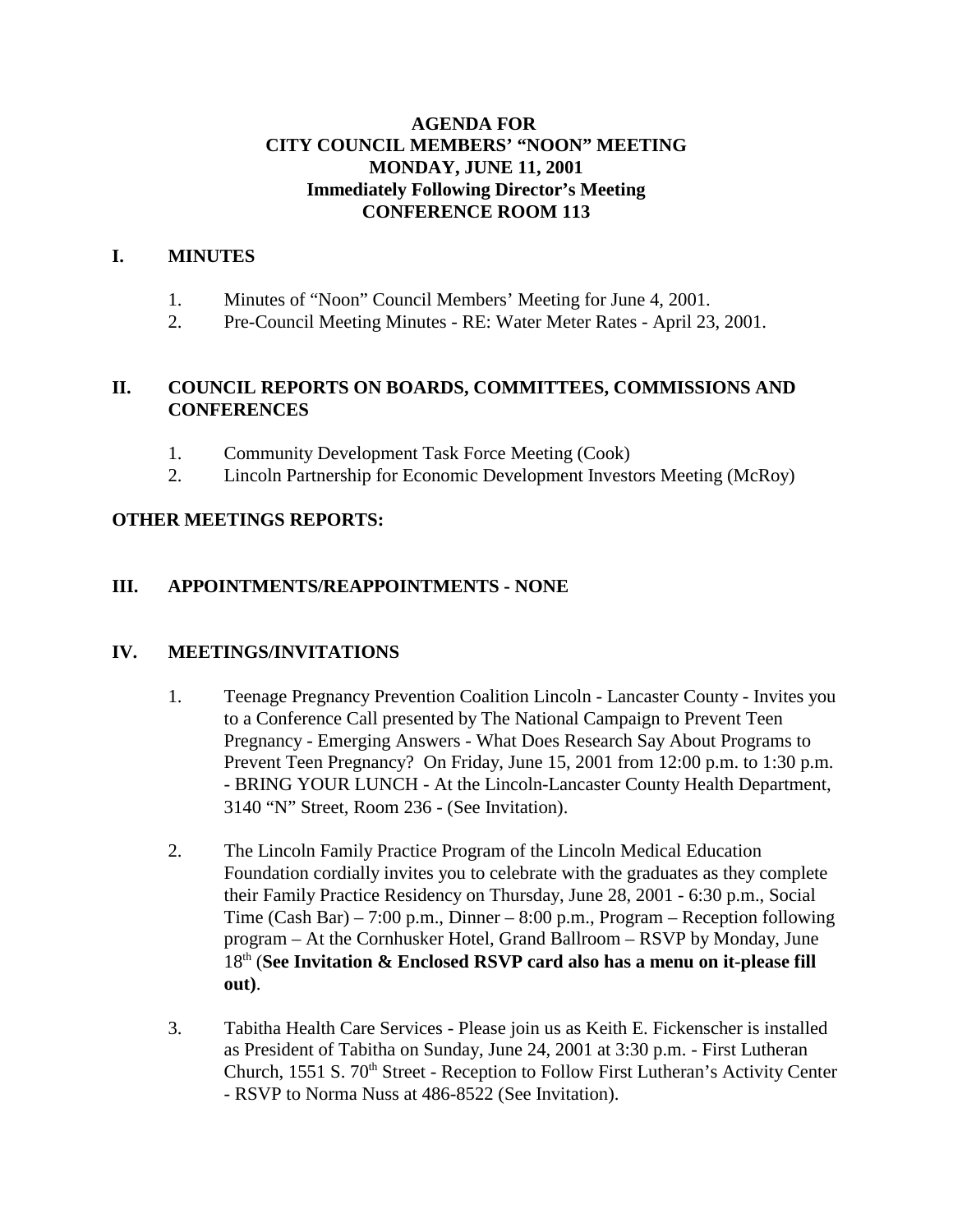- 4. They would like to invite you to join Habitat for Humanity and Wells Fargo as they build Lincoln's next Habitat for Humanity house, at 1608 West "C" Street. On Saturday, June 9, 2001, they will be having a roof raising celebration - A special ceremony will be held at 10:00 a.m. and lunch will be served at 12:00 p.m.- RSVP to Brad Korell at 434-4235 (See Letter of Invitation).
- 5. The Lincoln Chamber of Commerce will host its sixth annual Celebrate Business luncheon on Tuesday, September 11, 2001 at the Cornhusker Hotel and Burnham Yates Conference Center (See Invitation).
- 6. Robert Peterson, Executive Director, Nebraska Housing Resource They invite you to join them, Mayor Wesely, and our various partners at an Open House to be held Tuesday, June 19, 2001 at 2:00 p.m. - The show home is located at 5041 Dudley (See Letter of Invitation).
- 7. Linda Major, Project Director, NU Directions, University of Nebraska Lincoln You are cordially invited to participate in an exciting and important community leader symposium on Tuesday, June 19, 2001 at the Apothecary Loft, 140 N. 8<sup>th</sup> Street - The symposium is scheduled to begin at 9:00 a.m. and will conclude at approximately 4:00 p.m. - Lunch will be provided and parking will be arranged for those confirming participation - Need to RSVP. (See Letter of Invitation).

## **VI. REQUESTS OF COUNCIL FROM MAYOR**

1. E-Mail from Jennifer Brinkman – Bob Downey at the Capital Humane Society, who would like to invite the Council to visit the shelter in the coming weeks to get an idea of the work they do there. He suggested a breakfast and tour of the facility. (See E-Mail)

### **VII. MISCELLANEOUS**

- 1. Discussion on Council Members' Committee Assignments.
- 2. Discussion on when Council would like to reschedule their 911 Tour.

### **VIII. ADJOURNMENT**

CA61101/tjb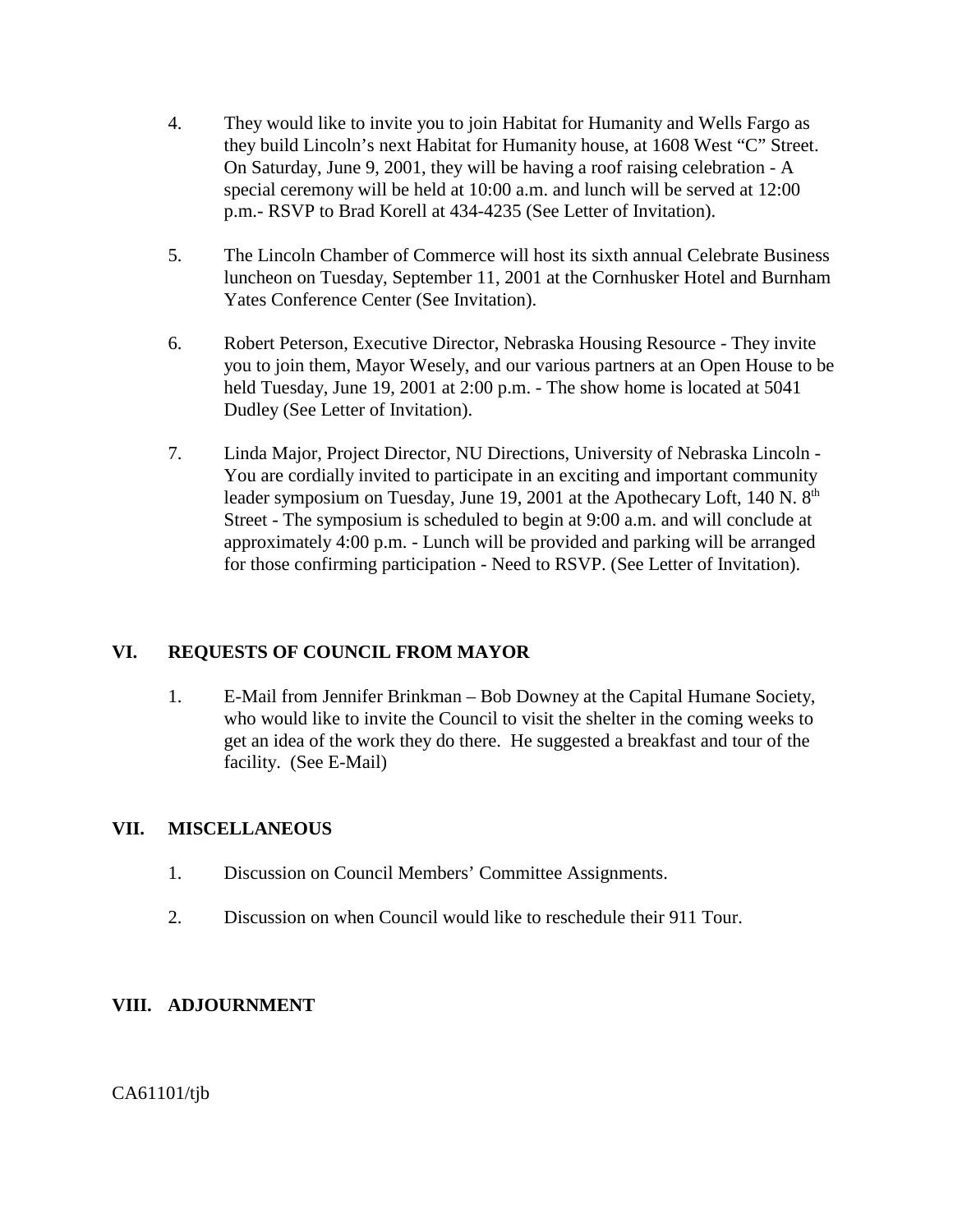# **MINUTES** CITY COUNCIL MEMBERS' "NOON" MEETING **MONDAY, JUNE 11, 2001** CONFERENCE ROOM 113

Council Members Present: Annette McRoy, Chair; Jonathan Cook, Vice-Chair; Jon Camp, Glenn Friendt, Coleen Seng, Ken Svoboda, Terry Werner.

Others Present: Mark Bowen, Ann Harrell, Jennifer Brinkman, Mayor's Office; Dana Roper, City Attorney; Margaret Remmenga, Public Works; Steve Hubka, City Budget Officer; Darrell Podany, Aide to Council Members Camp, Friendt, and Svoboda; Joan Ray, Council Secretary.

Prior to the calling to order of this meeting, Ms. McRoy made the announcement that one change to the normal "Noon" format would be that the Vice-Chair will conduct the "Noon" meetings. She felt Jonathan should earn his money. [Laughter]

Ms. McRoy also noted that the Council may be looking at starting Pre-Council Meetings earlier due to the demand for pre-council time from City Departments having increased. She noted that Jonathan would not be in charge of that, but from now on, he would be conducting the "Noon" meetings.

#### $\mathbf{I}$ . **MINUTES**

- 1. Minutes of "Noon" Council Members' Meeting for June 4, 2001.
- $\overline{2}$ . Pre-Council Meeting Minutes - RE: Water Meter Rates - April 23, 2001.

Mr. Jonathan Cook, Council Vice-Chair, requested a motion to approve the above-listed minutes. Coleen Seng moved approval of the minutes as presented. The motion was seconded by Ken Svoboda and carried by the following vote: AYES: Jon Camp, Jonathan Cook, Glenn Friendt, Annette McRoy, Coleen Seng, Ken Svoboda, Terry Werner; NAYS: None.

### $II.$ COUNCIL REPORTS ON BOARDS, COMMITTEES, COMMISSIONS AND **CONFERENCES**

COMMUNITY DEVELOPMENT TASK FORCE (Cook) Mr. Cook reported 1. that since there had been a Pre-Council on this issue this morning, Council had a pretty good idea of what was voted on at the last meeting on Thursday. He noted that there was a bus tour planned for August 2<sup>nd</sup> for the Task Force Members, but he felt sure that if any Council Members were interested they could tag along. This tour will be to look at various projects that are funded by the Community Development Task Force.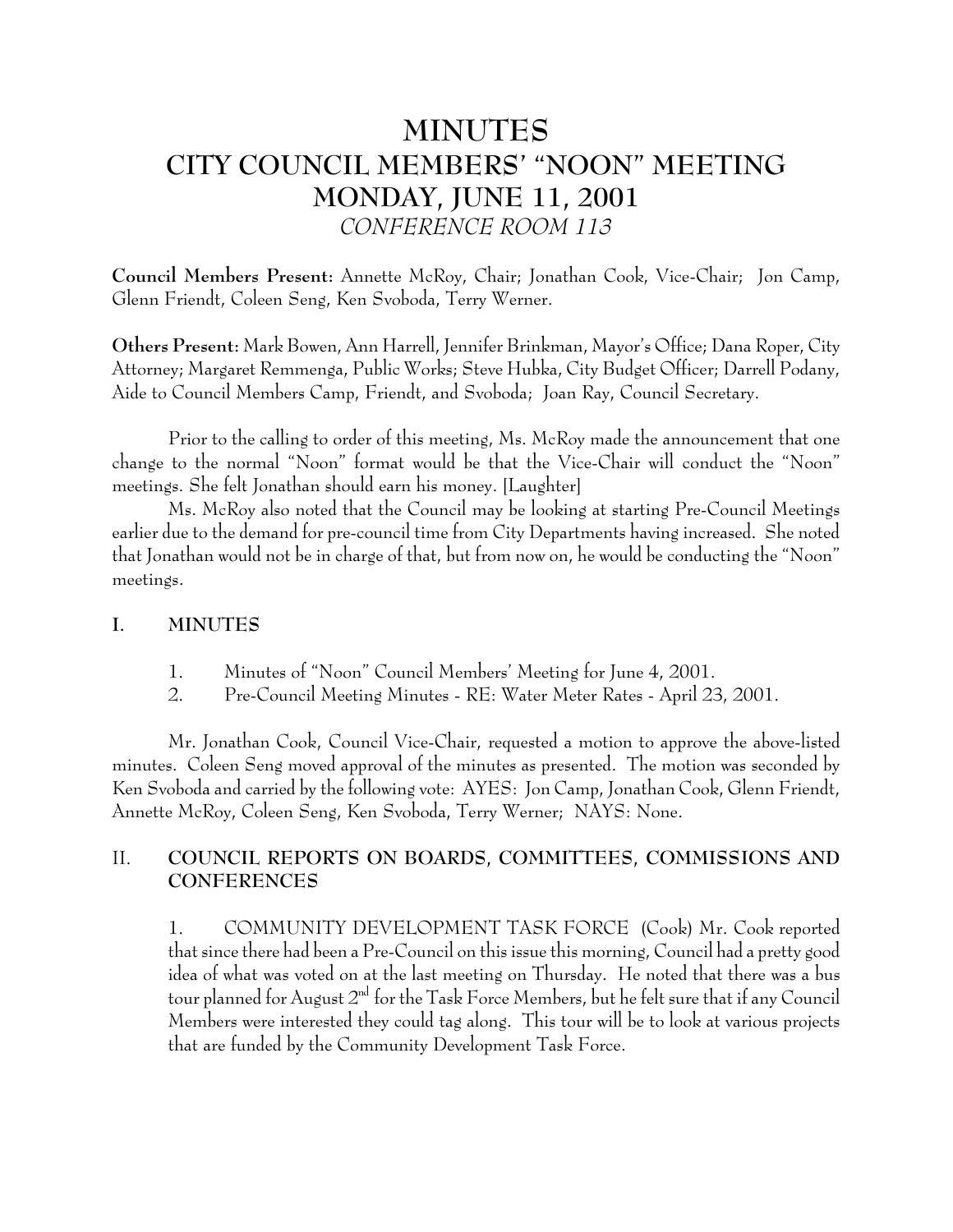2. **LINCOLN** PARTNERSHIP **FOR** ECONOMIC DEVELOPMENT INVESTORS MEETING (McRoy) Ms. McRoy reported that she had not been at the meeting, but noted that Mr. Camp had been there.

Mr. Camp reported that they had held a really well-run meeting. They had presented an example of how they handle business inquiries for Lincoln. They talked about a California software firm that is looking to relocate 30-40 key executives, which was quite interesting. Mr. Camp reported that Bill Johnson had given a technology council update; the Mayor gave a report; and generally, the meeting covered just routine business reports.

OTHER MEETINGS REPORTS: - Ms. Seng reported on a meeting that was not listed. She reported that there had been an informational meeting with Downtown property owners on a proposal to locate an SRO (Single Room Occupancy) housing project for the homeless at 502 South 12<sup>th</sup>. This meeting had been held last Wednesday at 4:00 p.m. Ms. Seng reported that it was quite a good meeting at which both Ann Harrell and Marc Wullschleger were in attendance to answer questions; but basically it was the people from Horizon Housing Corporation who ran the meeting. They had a video presentation on a similar facility at another location.

The Horizon Housing Corporation is made up of people from DayWatch and Fresh Start. Ms. Seng noted that they are very interested in purchasing the Metropolitan Apartment Building at 502 South 12<sup>th</sup>. She noted that they would like to locate 56 units at that location. Ms. Seng reported that there was a lot of `rumor hysteria' that had gone on among some of the business folks. She felt that there was some feeling of reassurance after they listened to this presentation.

Now, the City's side of it, and why she had attended and why Marc and Ann were there, was because the City did have to be part of the application that went in for a huge sum of dollars from the Federal Government. She added that the project may, or may not, ever happen, but they had the informational meeting.

The Horizon Housing Corporation will be meeting this summer with many of the downtown property owners. It is not a great deal different than the "President" and "Ambassador" hotels, except that there will be a lot of human service effort put into this project. Ms. Seng thought the meeting had been good and had reassured some folks who had been quite concerned about the project. Council will undoubtedly be hearing more about this which is the reason Ms. Seng wanted to report on the meeting.

Mr. Werner commented that he would beg to differ significantly with Ms. Seng's comment regarding the similarity of this project with the "President" and Ambassador". He felt it would be a much tighter-run ship and much better run. He noted that it is unfortunate about the hysteria, believing Ms. Seng had stated the issue well. But, it was the fault of the person at the DayWatch who had been commissioned to co-ordinate this. He noted that he did not know the person, but she did not approach it by including people. It was simply a matter of, as always, people not knowing what's happening. There is a pledge from Jeff Dean, President of DayWatch and a member of the Horizon Board, that they will keep the downtown residents very well informed on this project as it goes forward. They want to work together and do understand the importance of that...as it has been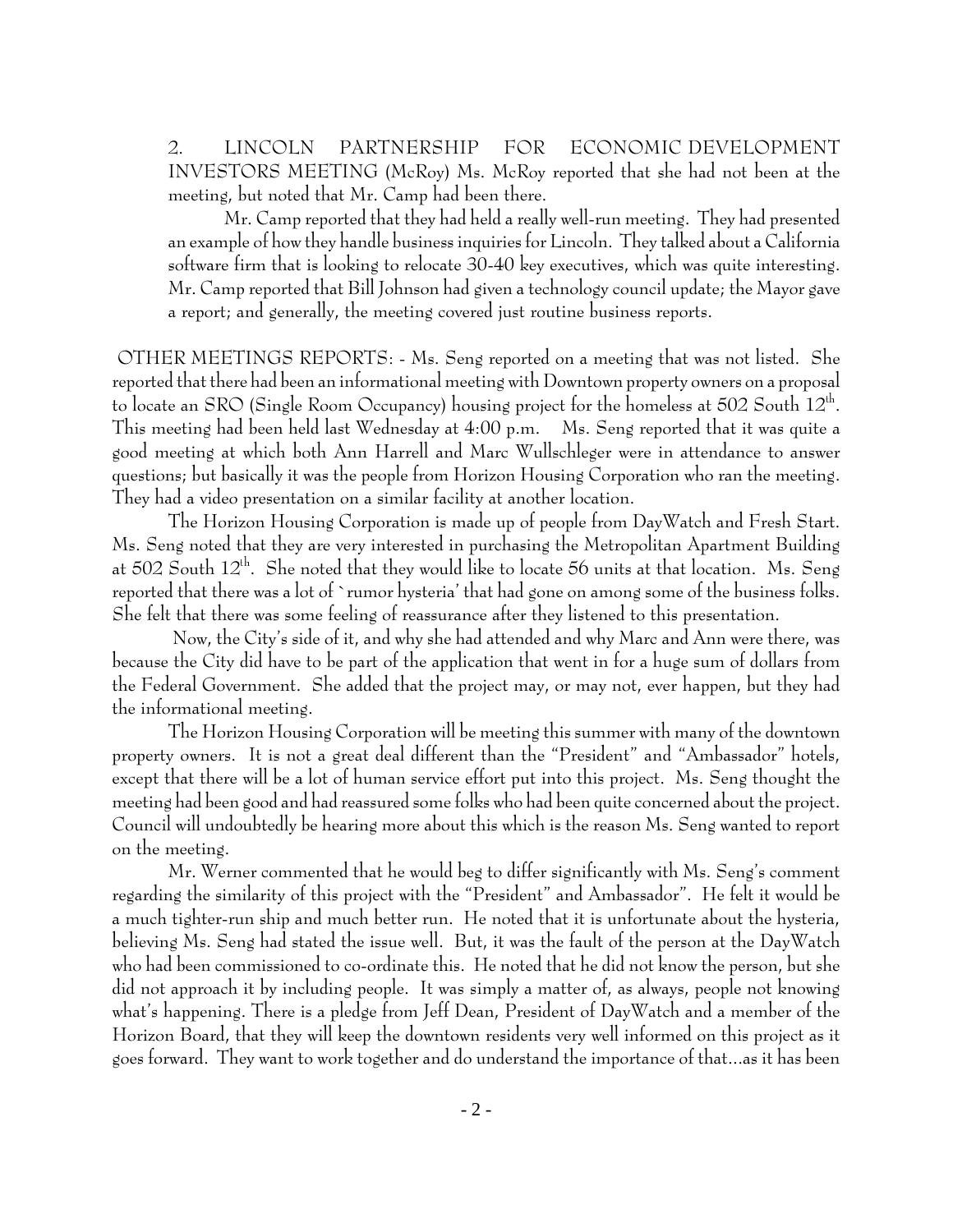drilled home to them.

Mr. Werner also noted that when he had run a marathon in 1987 in New York City, they had stayed at a very inexpensive hotel there...\$65.00 per night. It is now on the tape that Ms. Seng reported on, being presented as the project example of SROs for the homeless!

#### APPOINTMENTS/REAPPOINTMENTS - Noted Without Comment III.

#### $\mathbf{IV}$ . MEETINGS/INVITATIONS - Noted Without Comment

#### V. **COUNCIL MEMBERS**

**JON CAMP** - No Further Comments

JONATHAN COOK - Mr. Cook brought up the appraisals on the BryanLGH right-of-way issues. He asked if a reconsideration would be in order? Ms. Harrell stated that the Mayor had received a quick memo on that and he already signed it, noting, of course, that that would not preclude the Council from a reconsideration. It was decided a reconsideration would not be necessary at this time.

Mr. Cook requested a brief discussion on parking meter fee increases since that is on the Formal Agenda for a vote today. A brief discussion ensued which included the issue of administrative fees adjustment and the impact that would have on the Lincoln Public School's losses vs the City's need to collect revenue. It was decided to postpone the issue until Council had an opportunity to receive more information on this issue which might have an impact on any final decision.

Mr. Cook passed out `Guidelines on Council Procedures' and also a revised and simplified Opening Remarks', to be reviewed by Council and discussed next week at the "Noon" Meeting.

**GLENN FRIENDT** - No Further Comments

ANNETTE McROY - Ms. McRoy brought up the ambulance issue for discussion. Mr. Cook stated that we really don't have time to discuss it now. It was decided that this issue -what information Council would like to receive on the ambulance billing reports- would be discussed later.

COLEEN SENG - Ms. Seng brought up an employee's upcoming wedding and asked Council members what they want to do for that. It was agreed to take up a collection for a gift.

KEN SVOBODA - Mr. Svoboda suggested that along with the considerations on Council Meeting Openings and Procdures, that Council also consider the inclusion of the recitation of the Pledge of Allegiance at the beginning of each Council meeting. He stated that having just celebrated another Memorial Day honoring those who died, and for the families who lost loved ones for our freedom to be able to even sit here and do this, he would like to say the Pledge of Allegiance. He felt it was a travesty that they aren't saying it in the schools any more. He wanted to bring this forward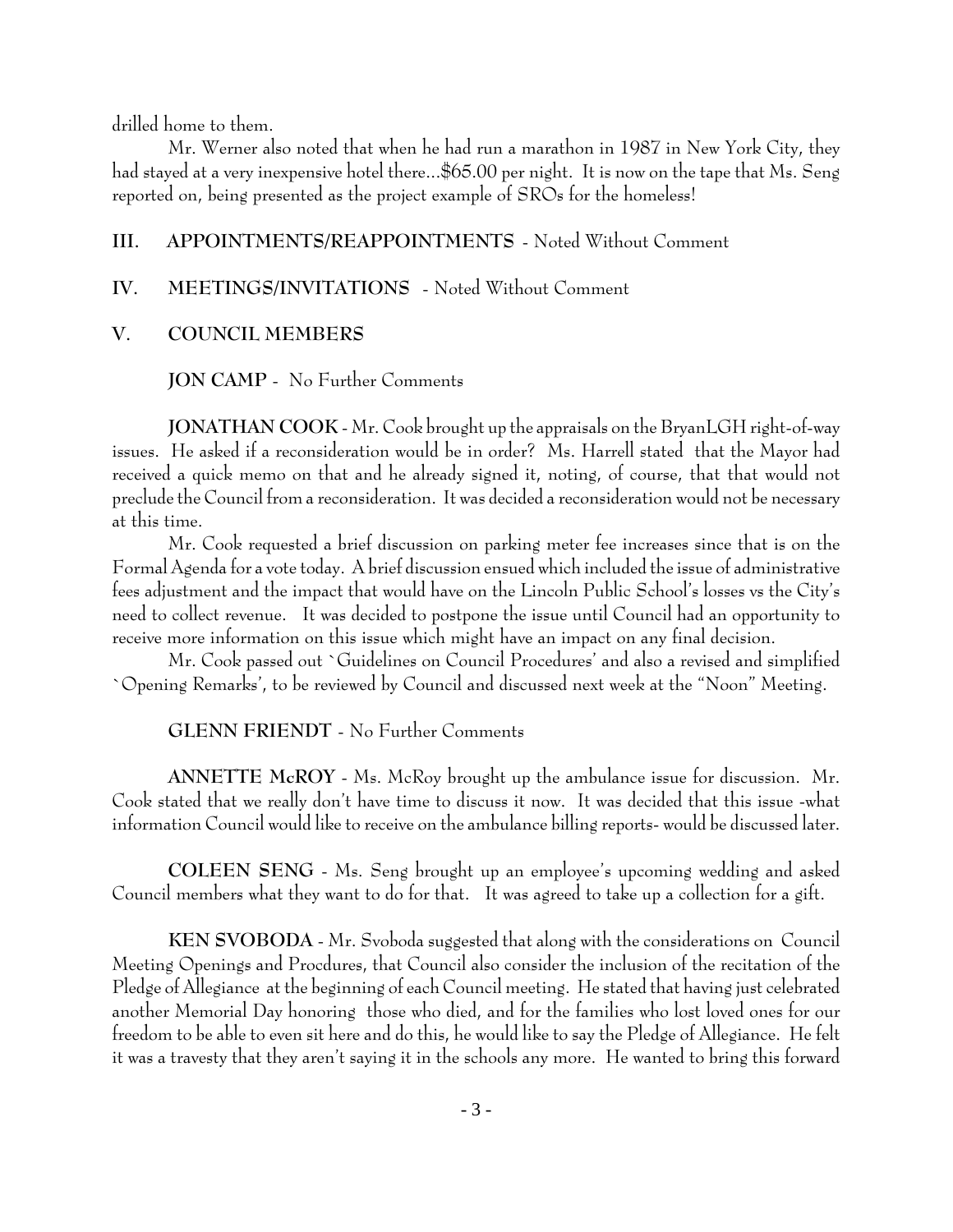for discussion by Council.

### **TERRY WERNER - No Further Comments**

MARK BOWEN - No Further Comments

ANN HARRELL - No Further Comments

**IENNIFER BRINKMAN - No Further Comments** 

DANA ROPER - No Further Comments

#### VI. REQUESTS OF COUNCIL FROM MAYOR -

E-Mail from Jennifer Brinkman – Bob Downey at the Capital Humane Society  $\mathbf{1}$ . would like to invite the Council to visit the shelter in the coming weeks to get an idea of the work they do there. He suggested a breakfast and tour of the facility. Ms. Brinkman commented that Mr. Downey had contacted her a couple of weeks after the animal control ordinances had come through the City Council. In talking with Mr. Downey and Mr. Jim Weverka of Animal Control Department, it was determined that, though it was not necessary, it might be beneficial in helping Council better understand the relationship between Animal Control and the Humane Society.

She also reminded Council that the Animal Control Advisory Board that works with the Health Department is meeting over the next several months to go over the limits on the number of animals and to deal with some of the kennel issues that will relate to annexation, as well as other such issues that were not actually addressed through the ordinance changes. Ms. Brinkman stated that the tour could be set up now; or if Council would rather wait and, as we get closer to some resolution that might come to the Council based on the Boards report, it would be a good idea to do the tour and information gathering then, but the decision is certainly up to Council.

Mr. Cook noted that the Council has an awfully full schedule in the next few months. He didn't know if anyone wanted to make this a priority, but it did make sense to him to delay the tour. Ms. Brinkman noted that she would be glad to send a note back to Mr. Downey stating that Council had discussed this and reached the conclusion that as the Animal Control Advisory Board moves forward on its recommendations that we should coordinate the tour and information along with those sessions.

Council agreed that it would be best to wait. Ms. Brinkman will send a note to Mr. Downey so informing him. [Council Staff, who had also been in contact with Mr. Downey regarding this issue, also sent a note explaining the Council's decision.]

Ms. Brinkman passed out to Council, and gave a brief review of, the State's Final Session Legislative Information on the bills that had and had not passed by the conclusion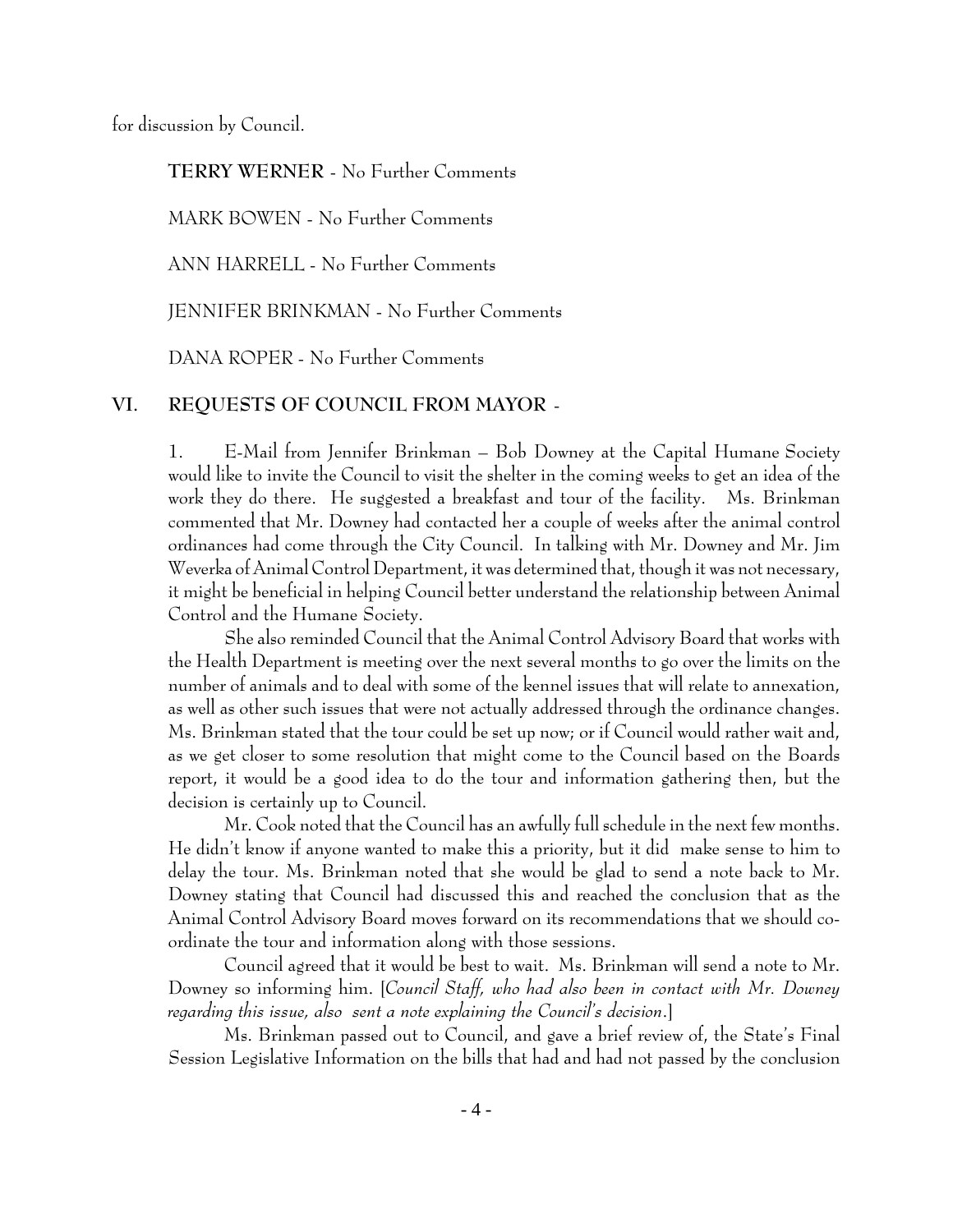of this session on May  $31^{st}$ . Further updates will commence with the beginning of next Legislative session.

Mr. Cook requested Ms. Brinkman to give the new Council Members an update on the procedures of the Legislative reports received each week at the "Noon" meeting and of the weekly meetings held each Monday at 8:00 a.m. in the Mayor's office for legislative update and input with the City Lobbyist, Jack Moors. Ms. Brinkman explained the process briefly also including the meetings of the League of Nebraska Municipalities where legislative issues of interest to all Nebraska cities are brought forward.

#### MISCELLANEOUS -VII.

Prior to the discussion of the Agenda items listed below, Ann Harrell requested that Margaret Remmenga come forward to present the information Council had requested regarding the parking study. Ms. Remmenga gave a brief presentation on the questions Council had regarding the downtown and Haymarket parking issues. The area discussed for study would include the City-County facilities, the State Capitol, the University Campus area, and the downtown and Haymarket areas. The east boundary would be  $21^*$  Street, with a possible  $2^{nd}$  phase of the study to include the Antelope Valley area. An ironic note: Rick Haden, former City Street Operations and Maintenance Manager for the City's Public Works Department, will be the consultant heading up the study for the Consulting Firm.

The purpose of the study, which will be completed sometime in July, is to identify all of the parking inventory available to the City, and the City's parking needs. The information gathered will help determine the siting of further parking facilities. Ms. Remmenga then answered questions posed by several Council members. A final request for more detailed information on the current inventory was made by Mr. Friendt. Ms. Remmenga stated she would get that information for all of the Council Members.

Mr. Camp asked Mr. Roper if, when Council came to the point in the meeting where the Parking Meter fees were being considered, would they have something in front of them for consideration. Mr. Roper noted the information was in the City Clerk's Office. Mr. Cook requested that Council members receive the information prior to the Formal Meeting today.

1. Discussion on Council Members' Committee Assignments. - The final committee assignments are as follows: "New" Members: **GLENN FRIENDT:** 

- DEC (District Energy Corporation) (Resolution-Request submitted 6-12-01)
- Internal Auditing Review Committee (Resolution Request submitted 6-07-01)
- Ice Skating Arena Task Force
- Gas Franchise Committee
- LNM (League of Nebraska Municipalities) Legislative Committee
- Wilderness Park Advisory Committee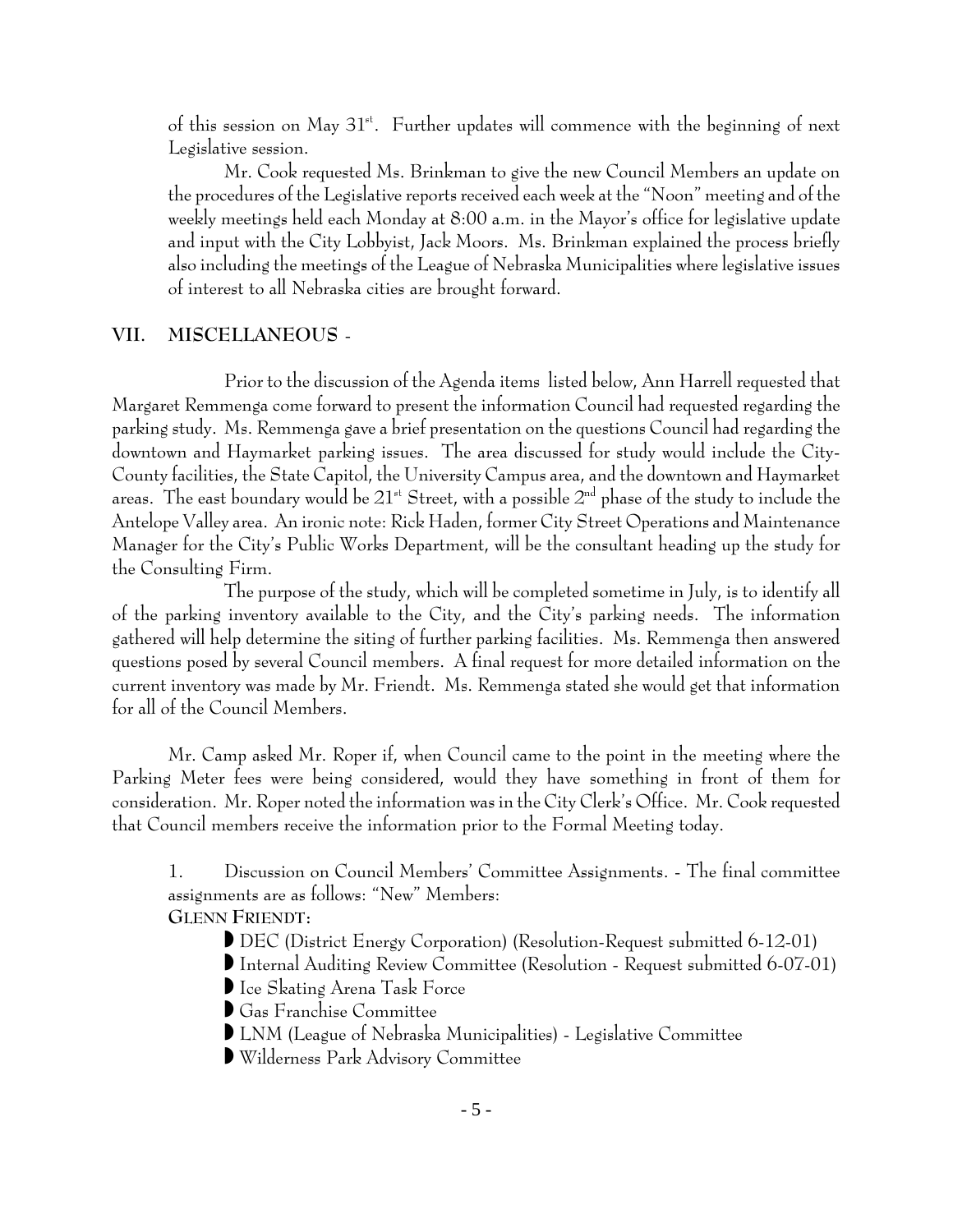**KEN SVOBODA:** 

Board of Health (Resolution - Request submitted 06-07-01)

City Council Internal Liquor Committee

TERRY WERNER:

City Council Internal Liquor Committee

Downtown Lincoln Association

Lincoln/Lancaster County Homeless Coalition (Alternate))

The "Old" Members retained the committee and board assignments they had prior to the election with the following exceptions:

Coleen Seng: Gave up her seat on the City Council Internal Liquor Committee -(Went to Ken Svoboda)

Gave Up her seat on the Downtown Lincoln Association (Went to Terry Werner) Problem Resolution Team (Assumed the seat of Jerry Shoecraft)

Annette McRoy: Will share the Transportation Officials Committee which goes with the Chair of the Council, with Jonathan Cook.

Lincoln/Lancaster County Homeless Coalition assignment- in an official capacity.

Lincoln Partnership for Economic Development

Jonathan Cook: ISPC - in an official capacity.

Transportation Officials Committee - shared with the Chair

Wilderness Park Advisory Committee - Alternate

Discussion on when Council would like to reschedule their 911 Tour. - Carry over 2. to next week.

VIII. MEETING DISMISSED - Approximately 1:15 p.m.